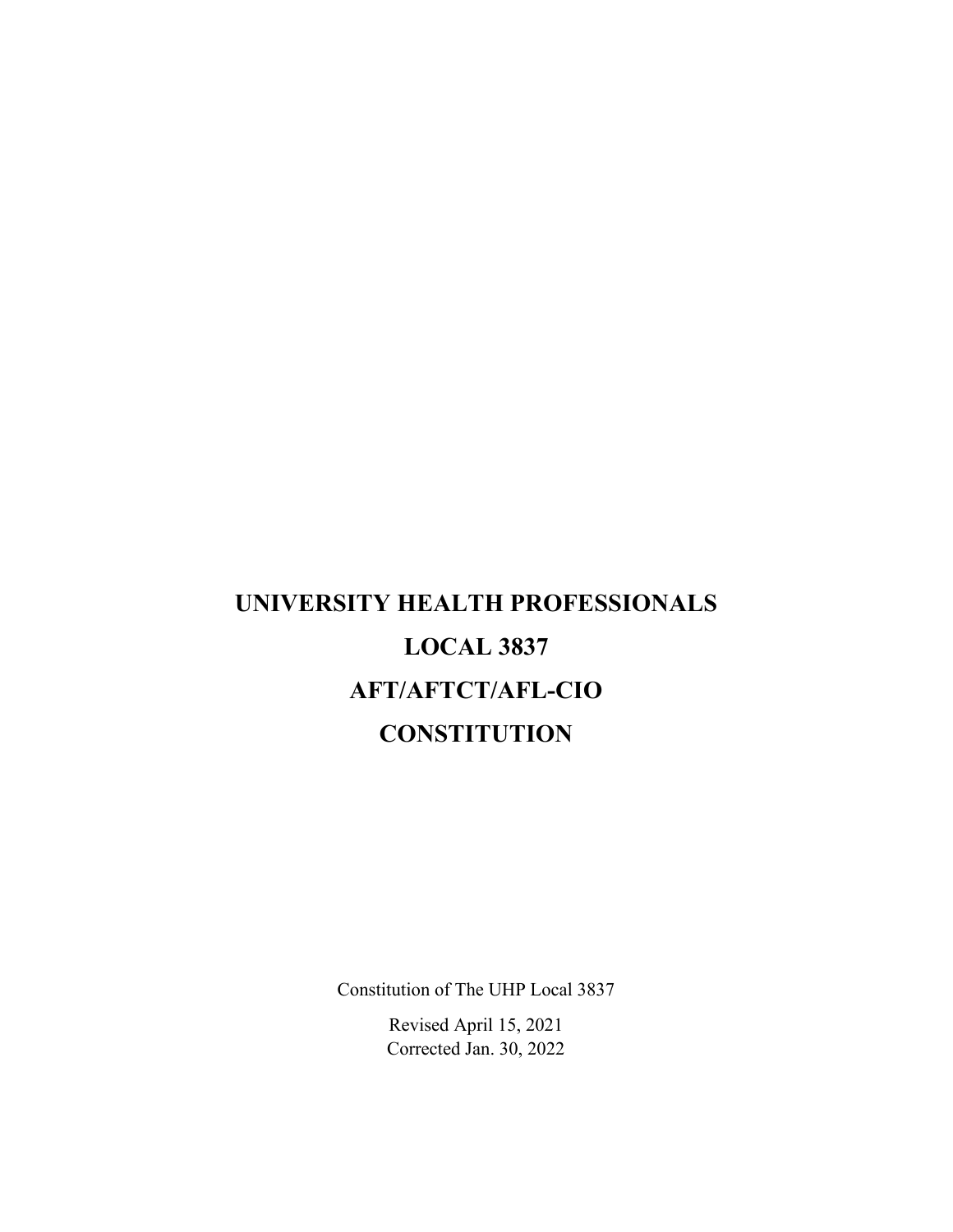### **TABLE OF CONTENTS**

## **ARTICLE # ARTICLE TITLE PAGE #**

| Article I         | <b>NAME</b>                         | $\mathbf{1}$   |
|-------------------|-------------------------------------|----------------|
| Article II        | <b>OBJECTIVES</b>                   | $\mathbf{1}$   |
| Article III       | <b>MEMBERSHIP</b>                   | $\mathbf{1}$   |
| Article IV        | <b>OFFICERS</b>                     | $\overline{2}$ |
| Article V         | <b>DUTIES OF OFFICERS</b>           | $\overline{4}$ |
| Article VI        | <b>COMMITTEES</b>                   | $\overline{7}$ |
| Article VII       | UNION REPRESENTATIVE ASSEMBLY       | 9              |
| Article VIII      | THE EXECUTIVE COMMITTEE             | 9              |
| Article IX        | <b>MEETINGS</b>                     | 11             |
| Article X         | <b>REVENUES</b>                     | 11             |
| Article XI        | <b>AFFILIATION</b>                  | 12             |
| Article XII       | <b>AMENDMENTS</b>                   | 12             |
| Article XIII      | <b>REMOVAL AND RECALL</b>           | 12             |
| Article XIV       | <b>PROCEDURE</b>                    | 13             |
| <b>Article XV</b> | <b>AVAILABILITY OF CONSTITUTION</b> | 13             |
| Article XVI       | <b>DUES</b>                         | 14             |
| Article XVII      | <b>DELEGATES</b>                    | 14             |
| Article XVIII     | <b>ORDER OF BUSINESS</b>            | 15             |
|                   |                                     |                |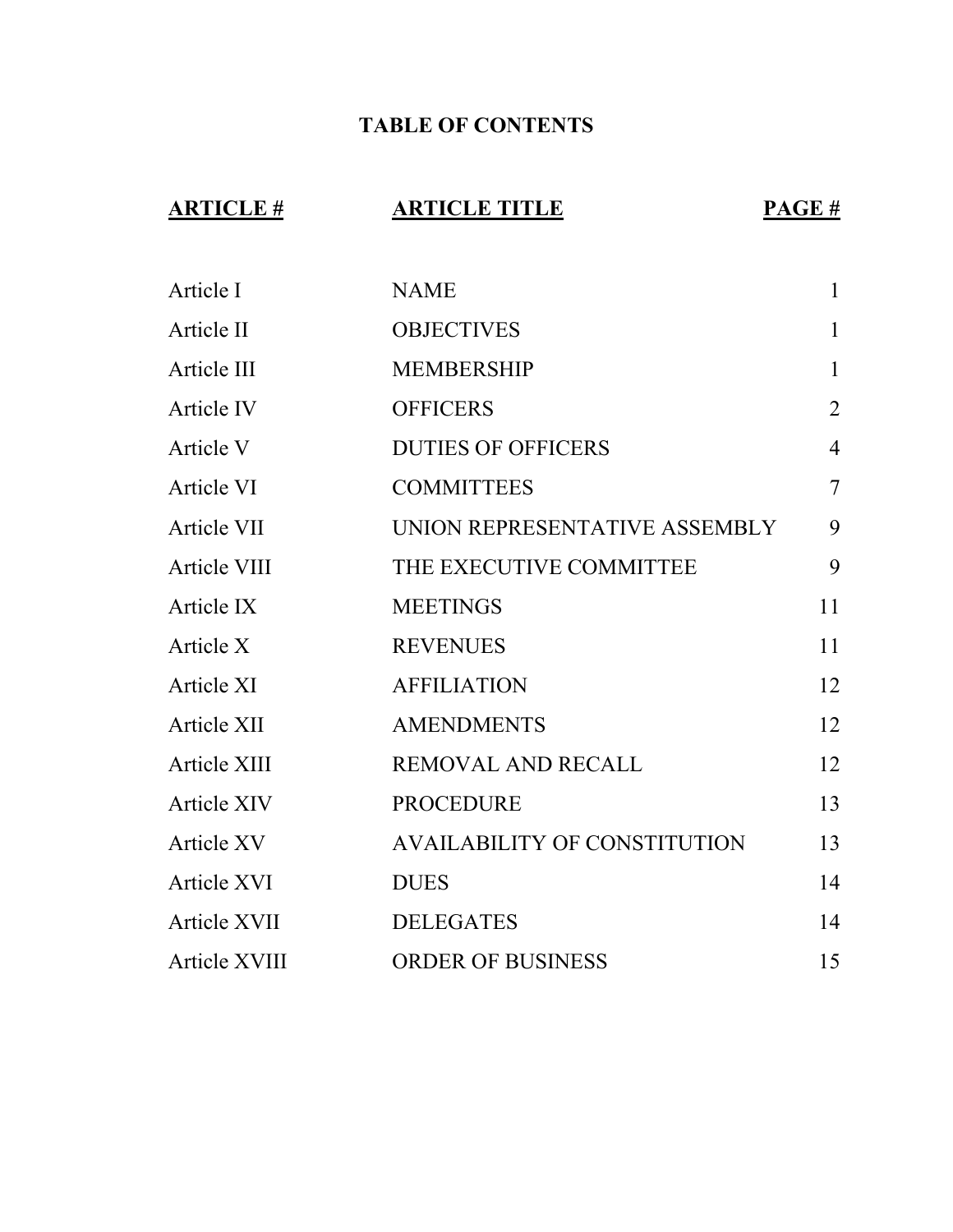#### **ARTICLE I. NAME**

This organization shall be known as University Health Professionals (UHP) Local 3837, AFT (American Federation of Teachers), AFTCT (American Federation of Teachers-Connecticut) AFL-CIO; affiliated with the AFT Healthcare, AFT Public Employees, the Greater Hartford Labor Federation (GHLF), and the Bristol Labor Federation (GBLF), and the Eastern CT Area Labor Federation (Eastern CT ALF).

#### **ARTICLE II. OBJECTIVES**

The objectives of the Local shall be:

| Section 1. | To promote and protect the professional, social, and economic welfare of<br>the professional staff of the University of Connecticut Health Center.                                                                                                                            |
|------------|-------------------------------------------------------------------------------------------------------------------------------------------------------------------------------------------------------------------------------------------------------------------------------|
| Section 2. | To obtain for professional employees all of the rights and privileges to<br>which they are entitled in a free society, and to fight all forms of bias, due<br>to age, race, creed, sex, and social, political, or economic status, national<br>origin, or sexual orientation. |
| Section 3. | To promote the sound educational advancement of the professional<br>employee of UConn Health.                                                                                                                                                                                 |
| Section 4. | To improve standards for professional employees by promoting better<br>preparation, encouraging relevant in-service training, and securing the<br>working conditions essential to the best performance of the professional<br>service.                                        |
| Section 5. | To seek means for the improvement of the quality of health care available.                                                                                                                                                                                                    |

#### **ARTICLE III. MEMBERSHIP**

- Section 1. Membership in the Local shall be open to all members of the professional staff of the UConn Healht who have not been excluded from the Bargaining Unit.
- Section 2a. A member in good standing is defined as one who has authorized membership and has paid dues as stipulated in Article X and Article XVI, or Article III, Section 2b of this Constitution. Each member in good standing is entitled to one vote on any issue presented for consideration at a meeting of the Local or by a general mailing to the membership.
- Section 2b. Any member in good standing who has left UConn Health to take a position with any of the organizations in Article I, shall maintain his/her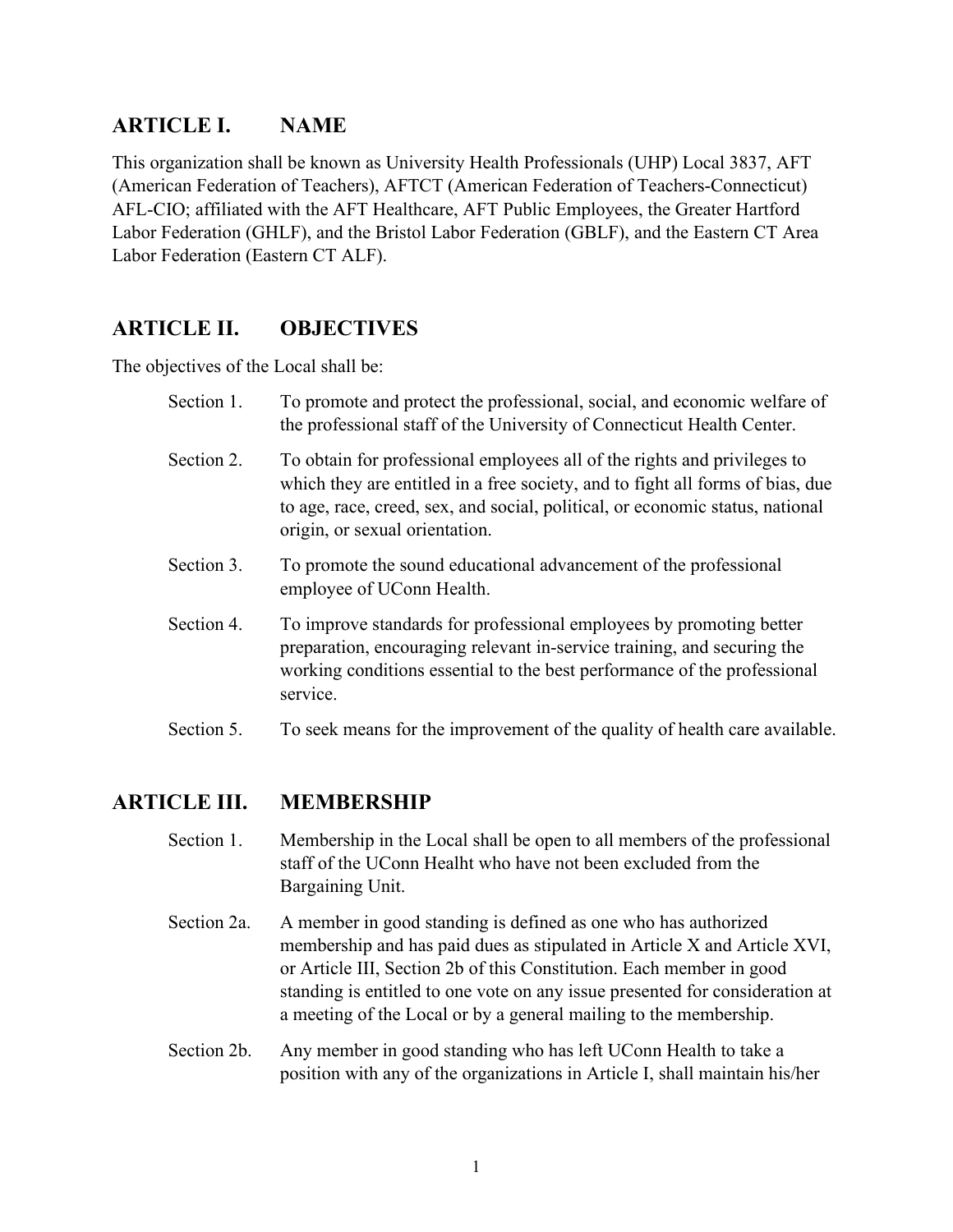status as a member in good standing. Annual dues shall be 1% of the average base salary of the Bargaining Unit.

- Section 3. In jurisdictions where there is no local, any worker or Bargaining Unit member who has retired from UConn Health or who has been laid off or who is on an unpaid leave or who has left UConn Health for any reason may be admitted as Associate Member without voting rights or the right to hold office, but with the right to participate in benefits such as insurance, travel, discount programs, and local publications. The dues for Associate Members shall be \$25.00 per year.
- Section 4. No discriminations whatsoever shall ever be shown toward individual members or applicants for membership because of age, race, sex, religious faith, political acts or beliefs, or sexual orientation.

#### **ARTICLE IV. OFFICERS**

Section 1. The following Officers of the Local shall be elected triennially commencing March 2020 by an electronic or ballot vote of the membership: President, First Vice President for Collective Bargaining, Recording Secretary, Treasurer, Vice President for Political Activities, Vice President for Membership Activities, and Vice President for Communication.

> The following Officers shall be elected triennially commencing March 2019: Vice President Tier I (salaried employees), Vice President Tier II (hourly employees), Chief Steward, and Vice President for Community Outreach.

The actions of all Officers shall be subject to the approval of the Executive Committee. No individual Officer shall hold more than one office.

- Section 2. Membership in good standing is required to hold office. The Vice President Tier I must be a Tier I (salaried) employee, the Vice President Tier II must be a (Tier II) hourly employee, and the Chief Steward must be a Steward with superseniority.
- Section 3. Nominations of Officers shall be submitted to the Elections Committee by February 1. The Elections Committee shall accept any nomination by written petition containing at least ten signatures of members in good standing. Notice shall be provided to the membership at least fifteen days prior to the Elections Committee meeting that nominations will be in order.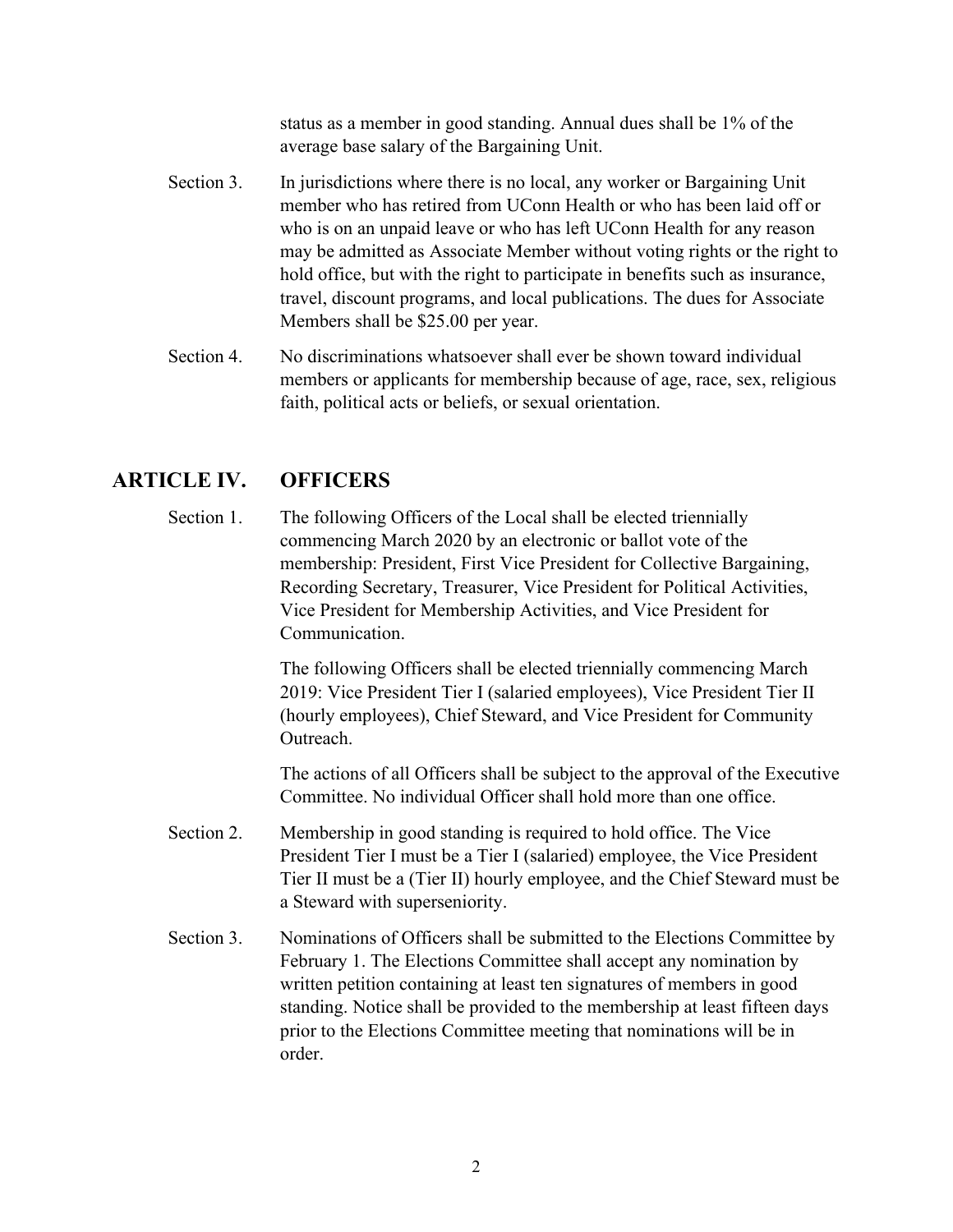Notice of nominees accepted and election date shall be provided to the membership at least fifteen days prior to the date the election is held.

In in event that an Officer position receives no nomination, the new Executive Committee (beginning the following July 1st) shall appoint, at the first Executive Committee meeting by majority vote, a Member in Good Standing (that meets all criteria listed in Article IV, Section 2, if applicable) to the Officer position for the term of one year (ending June 30th of the following year). This Officer position will participate in the next regularly scheduled election, with the winner serving the duration of the original term. The election for this Officer position will then return to its regularly scheduled election year.

In a year in which there is no regularly scheduled Officer election, the Executive Committee may, at its discretion, open nominations for a special election for the appointed Officer's position.

Section 4. Electronic or paper ballots shall be prepared by the Elections Committee stating, in alphabetical order, the names of each candidate in descending order of office as indicated in Article V. Information on the ballots shall be limited to each candidate's name and position sought.

> Officer elections shall be held between February 15 and April 30 commencing in 2006.

Electronic/online balloting will be available online for five working days, a 24-hour period each day, during election dates determined by the Elections Committee. Paper absentee ballots will be made available for a minimum of five business days (Monday thru Friday, 9 a.m. to 5 p.m.). Paper balloting shall close by the end of the last business day prior to the start of electronic online voting.

If the Elections Committee opts to use paper ballots to collect votes instead of electronic/online balloting, the balloting shall be made available for three working days during the election dates determined by the Elections Committee. For elections by paper ballots, absentee ballots will be made available for five business days prior to paper ballot voting.

Voting locations and times will be determined by the Elections Committee and then approved by the Executive Committee.

The candidates receiving the most number of votes cast shall be declared elected. In the event of a tie of the top vote getters, a runoff election between them will be held no later than 60 days following the original election.

Section 5. Officers shall be installed on July 1 and given the Oath of Office.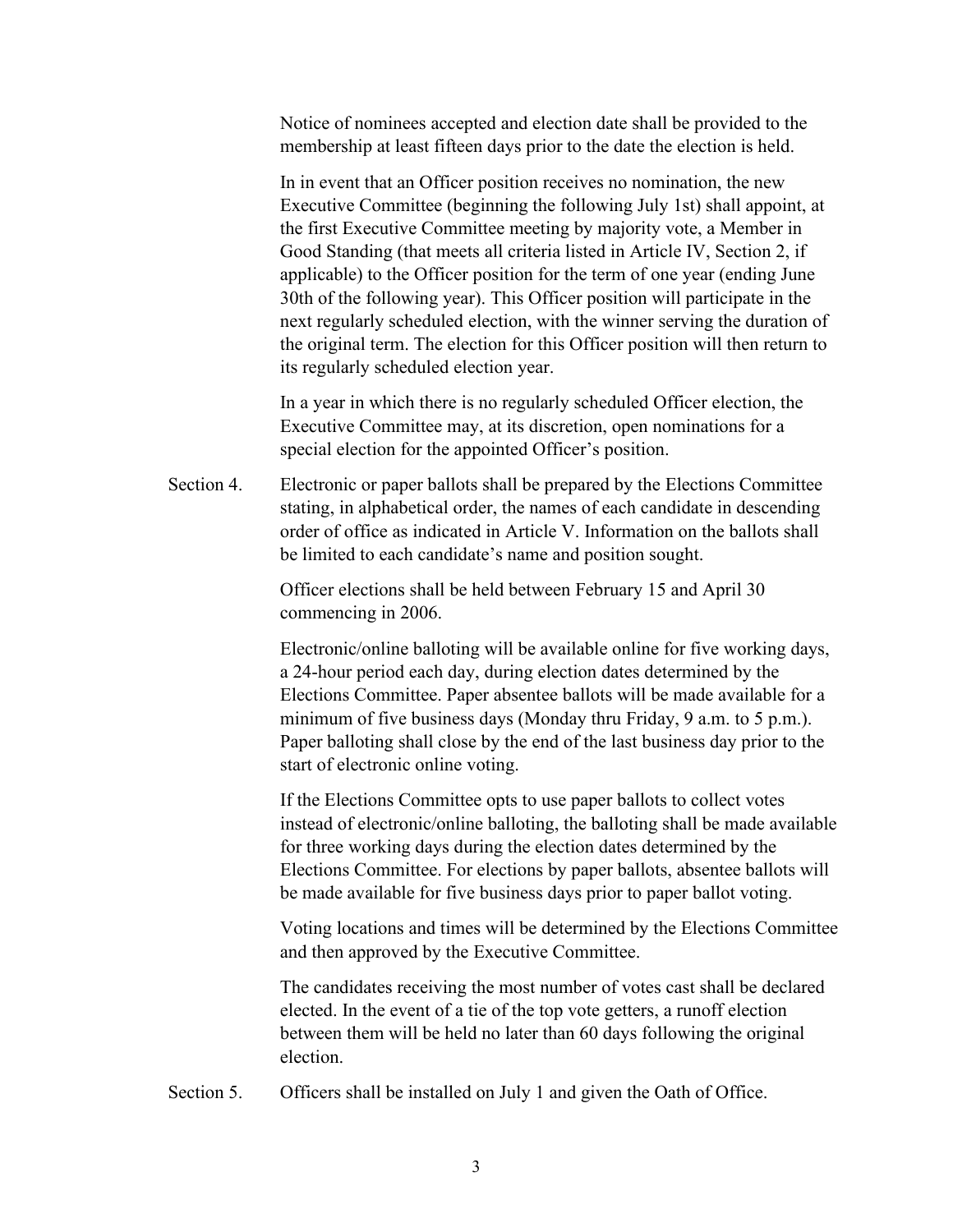#### Section 6. **UHP OFFICER OATH OF OFFICE**

As an Officer of University Health Professionals, Local 3837 of AFT, AFTCT, AFL-CIO, I am committed to providing the best of service in the most effective manner to the members of our Union.

I will abide by the conditions set forth in the UHP Constitution and the constitutions of all affiliated organizations.

I will maintain the strictest of ethical and moral standards and avoid conflict of interest and impropriety.

I will guarantee openness, honesty, and an accessible democratic process in all union activity.

I will uphold and abide by all policies, standards, programs, and plans developed and approved through the organizational process of our Union.

I will do all in my power to work for, and with, the working women and men in our state and nation to improve the lives and livelihood of working people and their families.

To the above I do proudly and sincerely swear.

#### **ARTICLE V. DUTIES OF OFFICERS**

Section 1. President: The President shall have general executive control of the Local, shall preside at all meetings and shall perform such other duties as usually pertain to this office.

> The President shall delegate specific responsibilities to individuals and issue-related ad hoc committees in pursuance of the purpose of the Local. The President shall represent the Local with the University administration and University governing bodies. The actions of the President shall be subject to the approval of the Executive Committee. The President shall also serve as a delegate to any council, conference or convention that allows representation of union locals.

Section 2. First Vice President for Collective Bargaining: The First Vice President for Collective Bargaining, in the absence or disability of the President, shall become Acting President, assuming for the time the functions, duties and prerogatives of said office. The First Vice President for Collective Bargaining shall serve as a voting member of all committees.

> The First Vice President for Collective Bargaining shall be responsible for maintaining the internal structure and organization of the local and for all duties delegated by the President.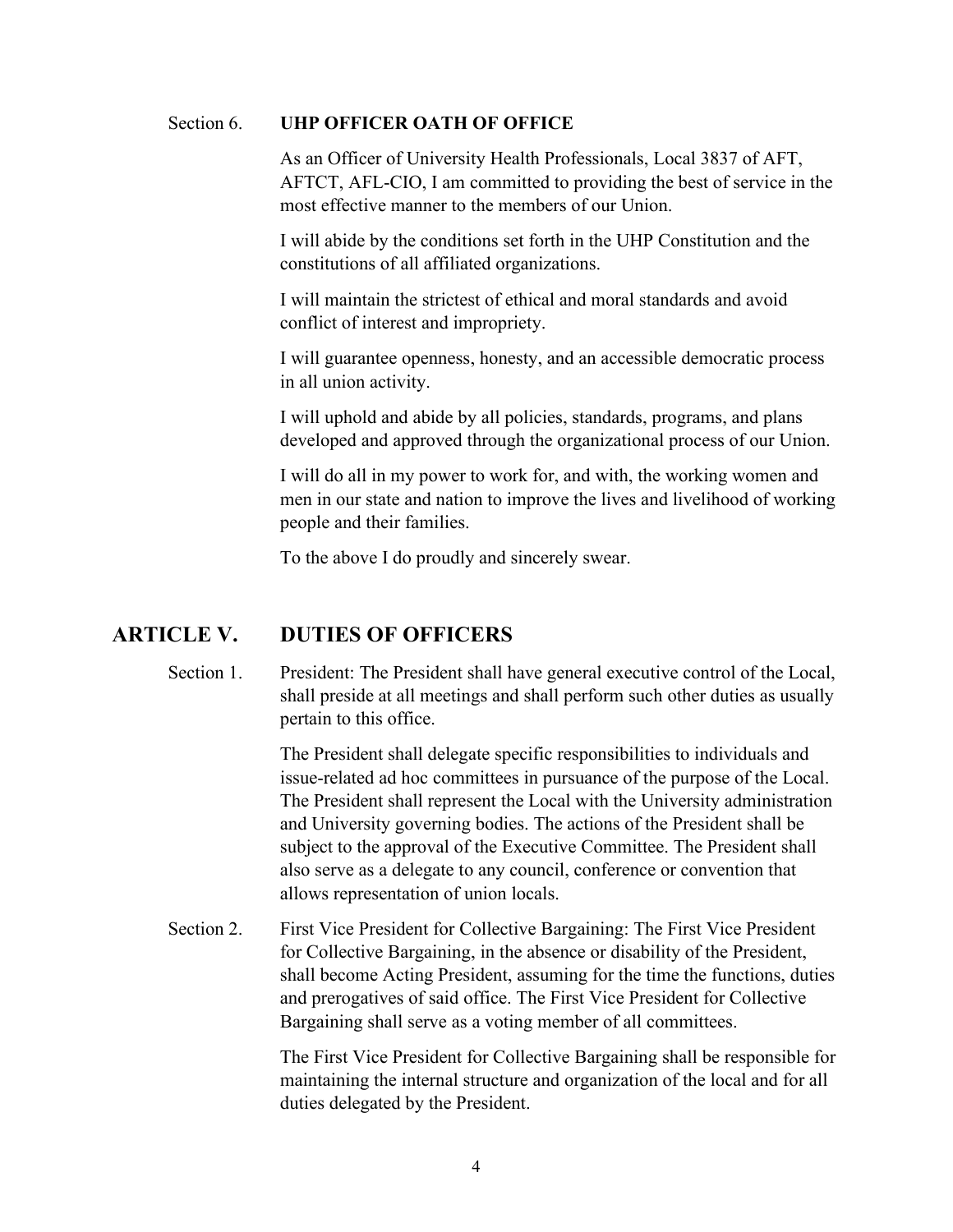The First Vice President for Collective Bargaining shall also be responsible for coordinating collective bargaining activities including grievances and negotiations in cooperation with the Chief Steward.

Section 3. Recording Secretary: The Recording Secretary shall attend to all correspondence incident to the workings of the Local, shall conduct such correspondence as may be necessary, including return of ballots, electronic or paper, or petitions. The Recording Secretary also shall keep an accurate record of all meetings; shall keep on file a list of all members of the Local; shall keep a file of all correspondence and records pertinent to the Local; shall keep all ballots, electronic or paper, from elections of officers and delegates on file for one year.

> The Recording Secretary shall certify Delegate credentials and submitted resolutions, and shall chair the Elections Committee.

Section 4. Treasurer: Shall supervise the collection of dues/fees and act as custodian of all monies in the possession of the Local; shall keep accurate records of all receipts and disbursements; shall keep office expenditures; shall process payroll for office staff and officers; shall have access and review bi-weekly time reports of all released Officers; shall disburse the funds as directed by the Local, and shall report current budget and audit information at the Annual UHP Business Convention or by appointment at the request of any member..

> The Treasurer shall also serve as Chair of the Finance Committee and the Investment Committee.

In addition, the Treasurer shall serve as non-voting Chair of the Compensation Subcommittee.

Section 5. Vice President for Communication: Shall be responsible for coordinating the internal and external communication of the Local, including, but not limited to, the newsletter, flyers and mailings.

> The Vice President for Membership Activities shall serve as Chair of the Social Committee and the Scholarship Committee.

- Section 6. Vice President for Membership Activities: Shall be responsible for coordinating professional issues for the Local, social activities, good & welfare, benefit packages and new employee orientations.
- Section 7. Vice President for Political Activities: Shall coordinate the political activities and legislative activities of the Local. He/she shall also work with other locals, elected officials and community organizations to further our legislative program. He/she shall be the Chief Delegate to all affiliated Labor Councils. The Vice President for Political Activities shall serve as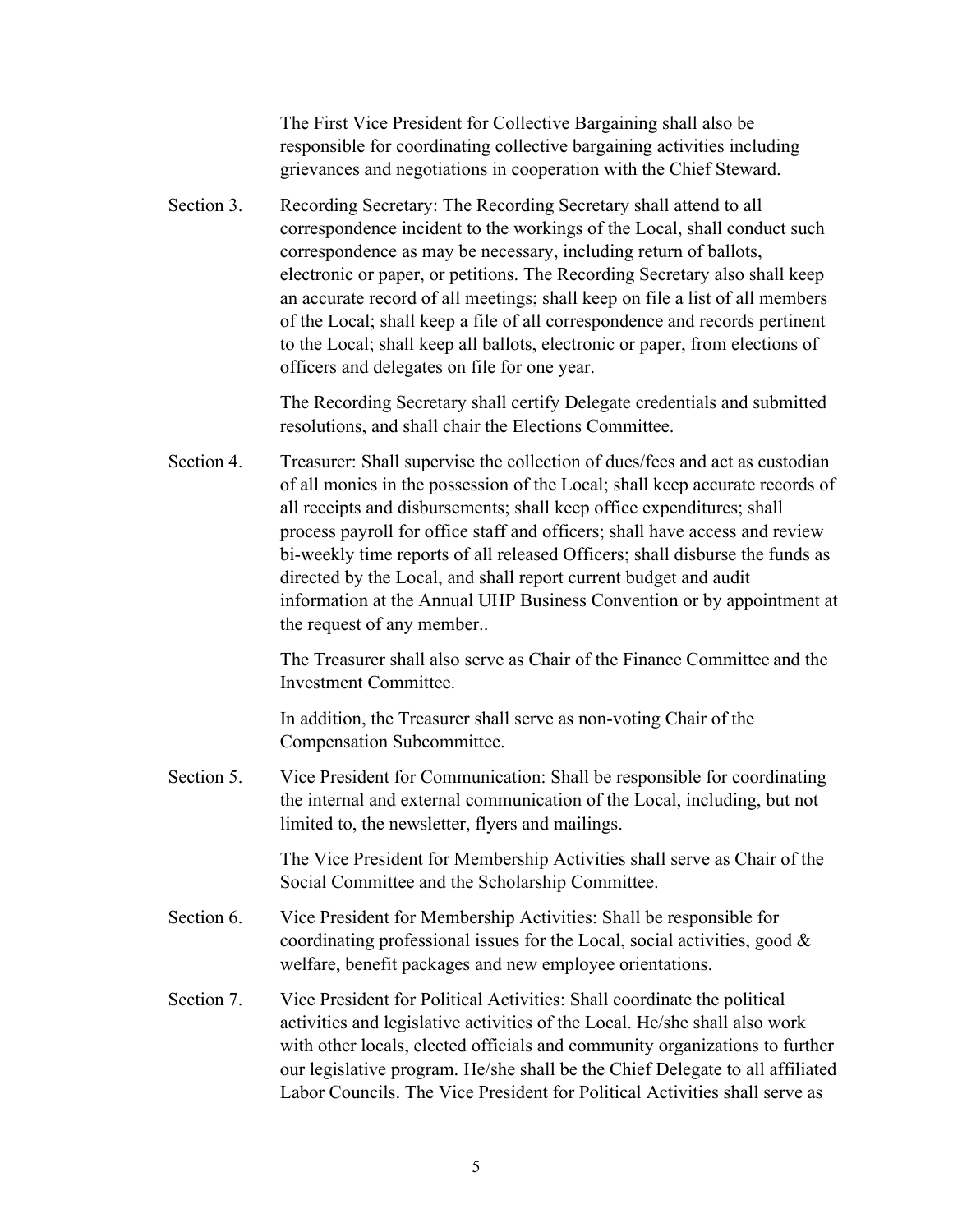Chair of the Legislative and Political Activities Committee (LPAC) of the Local.

- Section 8. Vice President Tier I (salaried employees) and Vice President Tier II (hourly employees) shall chair the respective standing committees, be responsible for coordination of activities of the Union Representative Assembly, and ensure that issues of respective constituent groups are addressed within the local union structure.
- Section 9. The Chief Steward shall chair the Steward Committee and direct the duties of the Stewards. He/she shall coordinate all activities concerning grievances and negotiations in cooperation with the First Vice President for Collective Bargaining.
- Section 10. Vice President for Community Outreach: Shall chair the Community Outreach Committee and be responsible for promoting the interests of UHP to community organizations and businesses.
- Section 11. All outgoing Officers will turn over all files, records, and materials to the President, who shall be responsible for turning them over to the new Officers. The election for Officers will take place at the meeting following the meeting where a vacancy announcement is made, and as outlined in Article IV.
- Section 12. Vacancies: The Executive Committee shall be empowered to fill temporarily an unexpired term of six months or less of an elected Officer or any Delegate term by a majority vote of its membership. A membership meeting for nominations of the office shall be held no later than thirty days subsequent to a longer than six-month vacancy.

The election for Officers shall follow the procedure outlined in Article IV.

Section 13: Transition of Officers: When the position of President and/or First Vice President for Collective Bargaining changes hands, the incoming officer will be offered one week of union release before taking office, to ensure a seamless transition for the membership.

> When the position of Treasurer or Chief Steward changes hands, the incoming officer will be offered two days' union release before taking office, to ensure a seamless transition for the membership.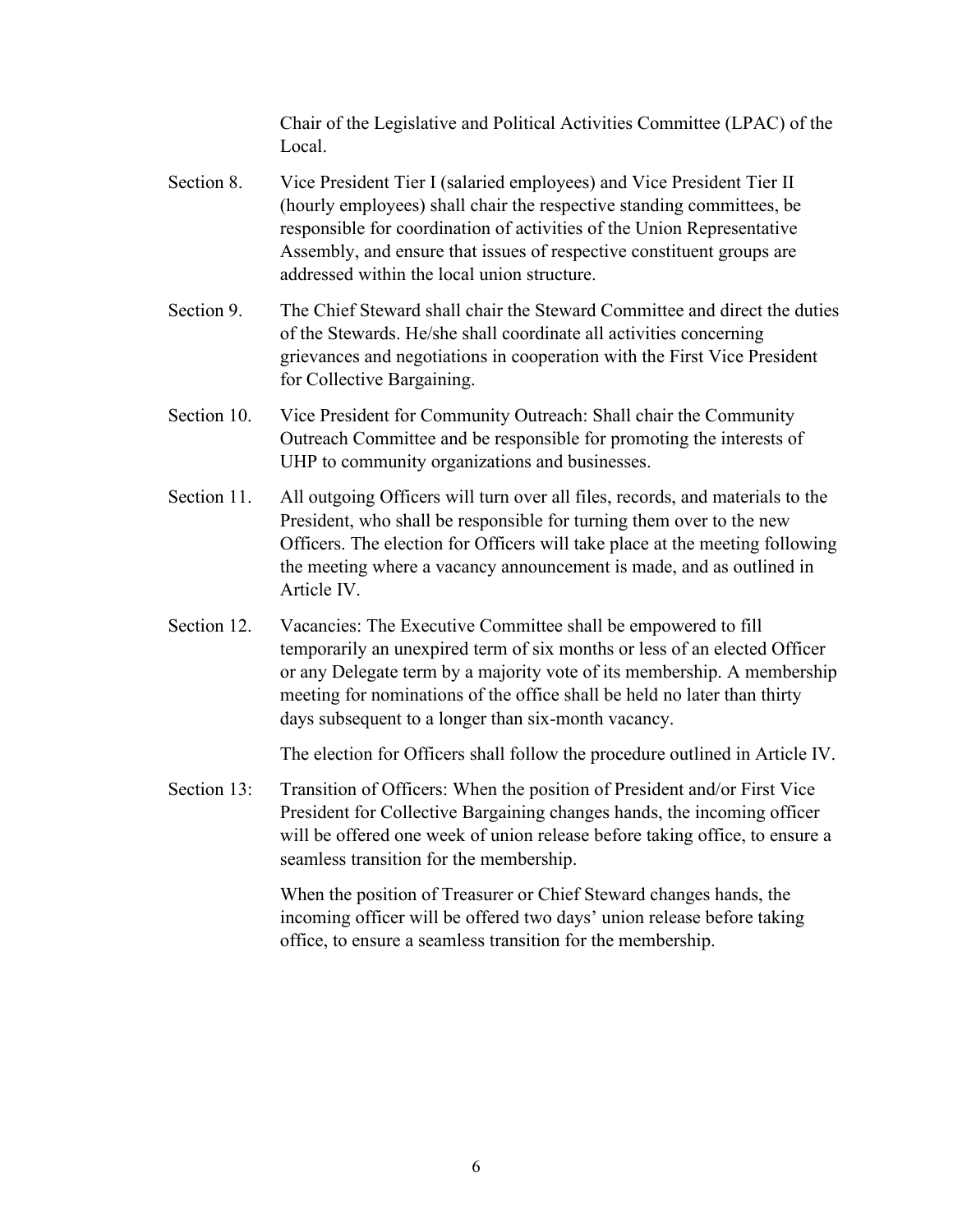#### **ARTICLE VI. COMMITTEES**

For those standing committees that do not have a Constitutional Chairperson, the Chairpersons and Recording Secretaries shall be elected in the following manner: Nominations shall be solicited at a regular meeting of the committee in July of the even-numbered years. Election shall be by a simple majority of the next regular meeting of the committee. The term shall be for (2) two years.

The following committees shall be active in this Local, and each shall be composed of members in good standing only.

| Section 1.  | Steward: To discuss and manage grievances and related problems on a<br>regular basis. This committee shall consist of all stewards. The Chief<br>Steward shall serve as Chair of this Committee.                                                                                                                                            |
|-------------|---------------------------------------------------------------------------------------------------------------------------------------------------------------------------------------------------------------------------------------------------------------------------------------------------------------------------------------------|
| Section 2.  | Health & Safety: To monitor the work environment and to seek to improve<br>working conditions.                                                                                                                                                                                                                                              |
| Section 3.  | Bargaining Committee: To receive recommendations from the<br>membership at large regarding desirable Contract provisions to advise the<br>Negotiating Team of the wishes and needs of the membership. The<br>NEGOTIATING TEAM shall be composed of a limited number of<br>persons selected from the membership of the Bargaining Committee. |
| Section 4.  | Legislative and Political Activities Committee (LPAC): To inform and<br>train the membership about issues of political activity and legislation.                                                                                                                                                                                            |
| Section 5.  | Social Committee: To have fun and bring the membership together in<br>situations other than those related to work in order to develop and promote<br>a sense of community.                                                                                                                                                                  |
| Section 5a: | Scholarship Committee: To develop criteria, read and rate scholarship<br>applications, determine number and amount of scholarships to be awarded<br>based on available/allocated budget.                                                                                                                                                    |
| Section 6.  | Finance Committee: To develop a proposal for each annual budget of the<br>organization. The organization's elected Treasurer shall serve as chair of<br>this committee.                                                                                                                                                                     |
| Section 6a. | A standing subcommittee of the Finance Committee will be the<br>Compensation Subcommittee.                                                                                                                                                                                                                                                  |
|             | The non-voting Chairperson will be the Treasurer. Any Officer may<br>participate as a non-voting member of the Subcommittee.                                                                                                                                                                                                                |
|             | The Subcommittee will be responsible for periodic review of all Officer<br>and Delegate compensation, benefits, and reimbursable and fixed expenses                                                                                                                                                                                         |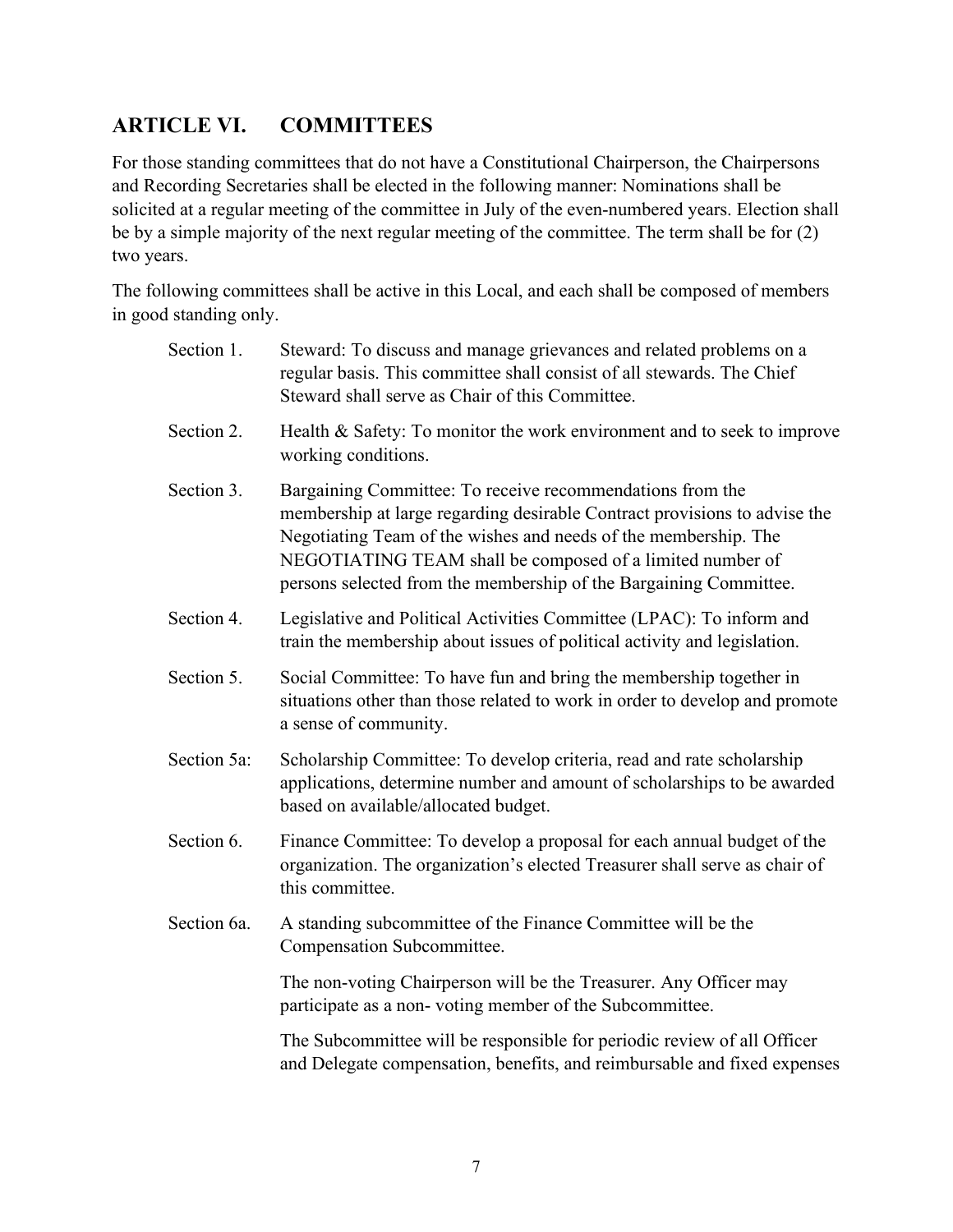allocation. This subcommittee makes recommendations to the Executive Committee.

- Section 7. Tier II: To provide Tier II (hourly) employees a forum to express specific concerns about their working conditions in addition to the UHP Contract.
- Section 8. Tier I: To provide Tier I (salaried) employees a forum to express specific concerns about their working conditions in addition to the UHP Contract.
- Section 9. Elections Committee: The Elections Committee shall be appointed by the Elections Committee Chair with concurrence of the UHP Executive Committee. It shall be comprised of voting members in good standing who are not seeking office, and should seek to be representative of all candidates seeking office. UHP Office Staff will be assigned to assist the Elections Committee Chair.

The role of the Elections Committee is to have general responsibility for the conduct of any election in accordance with this Constitution, including determining timing and dates for elections, accepting nominations, preparing electronic and/or paper ballots, ensuring that a fair election takes place, and resolving disputes, if any arise.

The Recording Secretary shall serve as Chair of this Committee. In the event that the Recording Secretary is seeking office, a member of the Executive Committee who is not seeking office in said election shall sit in as Chair.

- Section 10: Community Outreach Committee: The community outreach committee will be responsible for working toward the goals of promoting the interests of UHP to community organizations and businesses. This outreach by the committee will include but will not be limited to: community organizations, local politicians and other organizations that also help give back to the community and are also willing to work to help support UHP when needed.
- Section 11. Any committee formed which serves the special interests of only a specific segment of the union membership and can claim membership of at least 10% of the total unit membership is eligible to be a standing committee as long as it continues to represent at least 10% of the total unit membership.
- Section 12: A committee shall become a standing committee by simple majority vote by secret ballot of the Executive Committee membership present at a regular or special meeting, provided that notice of the proposed change of status has been submitted, in writing, to the Executive Committee and was generally distributed among the Committee membership at least four weeks prior to the meeting at which the vote is to take place. A quorum for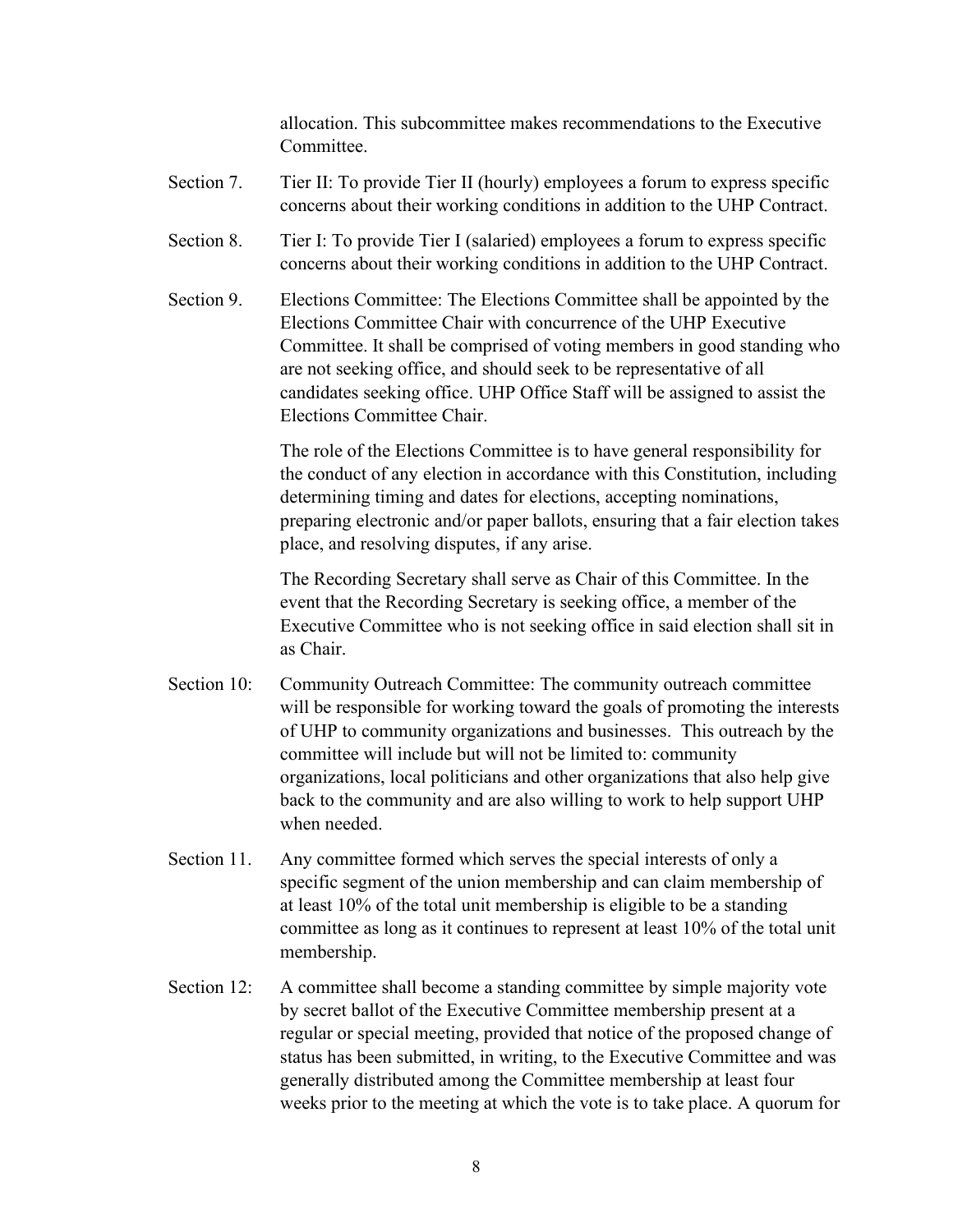this meeting shall be three-quarters of the Executive Committee membership. If the committee is dissatisfied by the action taken by the Executive Committee, it may appeal directly to the Union membership at any meeting of the Local, provided that a copy of the proposed change of status has been submitted, in writing, to the Executive Committee at least four weeks in advance of the meeting. Notification of a proposed change of status shall be distributed to the membership by the Corresponding Secretary, with the notice of a meeting at least two weeks in advance. A quorum for such a meeting shall consist of 20% of the membership in good standing. Passage requires a simple majority vote of those present.

#### **ARTICLE VII. UNION REPRESENTATIVE ASSEMBLY**

There shall be established a Union Representative Assembly, composed of members in good standing only, whose function shall be to advise the Executive Committee of the views of the constituent areas.

- Section 1. Union Representatives will be elected by the members in their areas in April of the odd-numbered years for a two-year term beginning May 1.
- Section 2. In the event of a vacancy, nominations can be taken at any time from the area, and elections held.
- Section 3. The Vice President Tier I (salaried employees) and the Vice President Tier II (salaried employees) shall be the Co-Chairs of the Union Representative Assembly.

#### **ARTICLE VIII. THE EXECUTIVE COMMITTEE**

Section 1. The Executive Committee of the Local shall consist of the following:

President

First Vice President for Collective Bargaining

Vice President for Membership Activities

Vice President for Political Activities

Vice President for Communication

Recording Secretary

Treasurer

Vice President Tier I (salaried employees)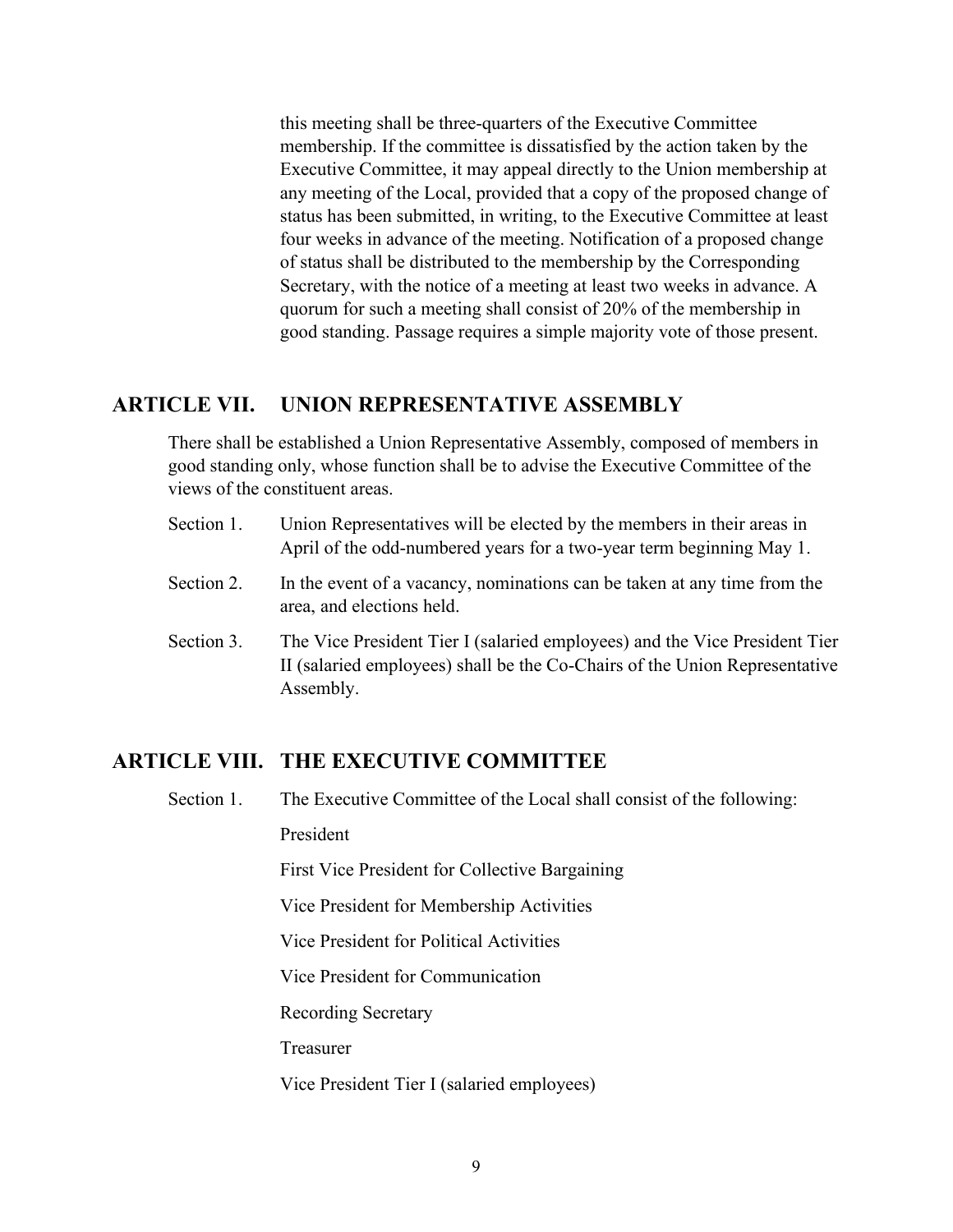Vice President Tier II (hourly employees)

Chief Steward

Vice President for Community Outreach

- Section 2. The Executive Committee shall administer the policy of this Local as set by the Local in situations where they cannot be set by the membership.
- Section 3. The Chairperson of the Executive Committee shall be the President of the Local.
- Section 4. The Executive Committee shall have the power to employ all personnel including an executive secretary, clerical help and other persons, on a fullor part-time basis, as may be determined by needs and finances of the Local.
- Section 5. The Executive Committee shall have the power to make contracts and incur liabilities which may be appropriate to enable it to accomplish any or all of its purpose; to borrow money for Local purposes at such rates of interest and conditions as they may determine; to issue notes, bonds, and other obligations, and to secure any of its obligations by mortgage, pledge, or deed of trust of all or any of its property and income.
- Section 6. The Executive Committee shall report activities at each regular membership meeting.
- Section 7. The Executive Committee shall meet regularly during the year.

All items brought before the Executive Committee for action will be adopted by a majority of those present and voting.

Section 8. A quorum shall consist of a simple majority of this committee. On any action item requiring a vote of the Executive Committee for adoption, any two Executive Committee members may request the item be subject to a Super Majority vote of the entire Executive Committee.

> A Super Majority vote requires support by two-thirds of the entire Executive Committee. Super Majority votes will be by roll call and may be executed in person, by phone, or other verifiable communication methods, and individual votes recorded in the Minutes.

Section 9. The Executive Committee shall exercise prudent fiscal management of the Union treasury and assets, shall adopt an annual budget, and conduct a financial review or audit every year. Budget and audit information shall be made available to the membership.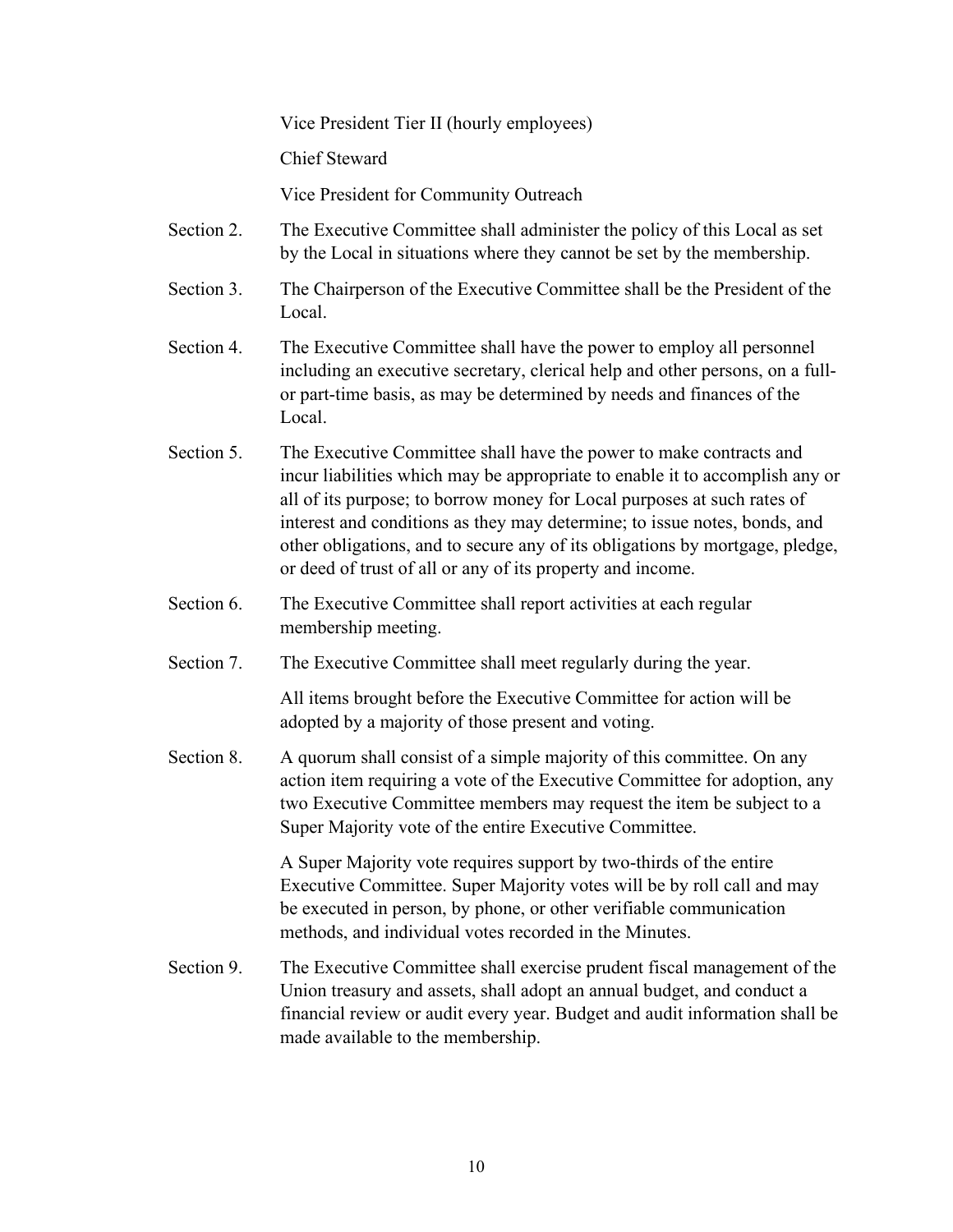#### **ARTICLE IX. MEETINGS**

Section 1. The Executive Committee shall meet regularly at a designated time and place. Meetings are open for observation purposes to the members-atlarge; and may, upon initiation, address the Committee.

> Minutes, including attendance records of all meetings, shall be available to any member upon request.

- Section 2. Not less than two regular meetings of the Local shall be held each year. All meetings will have a notification of at least 15 days. One of these meetings shall be the Annual Business Convention, which shall take place between February 15 and April 30 each year.
- Section 3. Special meetings of the Local or special meetings of the Executive Committee may be called at any time by order of the President, by petition of five or more members of the Executive Committee, or by petition of 25 or more members of the Local. Any petition shall state the reason for the call, shall specify the date and location of the meeting at least fifteen days in advance, and shall be sent to all members of the Local or to all members of the Executive Committee for a special meeting of the Executive Committee.

Special meetings for the purpose of providing information to the membership which do not allow for petition of at least 15 days in advance will be posted on the UHP website, UHP Facebook Page, flyers on the designated bulletin boards, scheduled informational tables and through union representatives.

Section 4. The President and/or the Executive Committee may call emergency meetings at any time.

#### **ARTICLE X. REVENUES**

- Section 1. A member shall automatically lose rights when in arrears for more than two weeks. A member shall automatically be reinstated at such a time as he/she is no longer in arrears.
- Section 2. The Executive Committee shall have the discretion to establish a fee-forservice mechanism to help defray expenses associated with providing representation to an employee who is covered by the UHP contract but is not a member in good standing.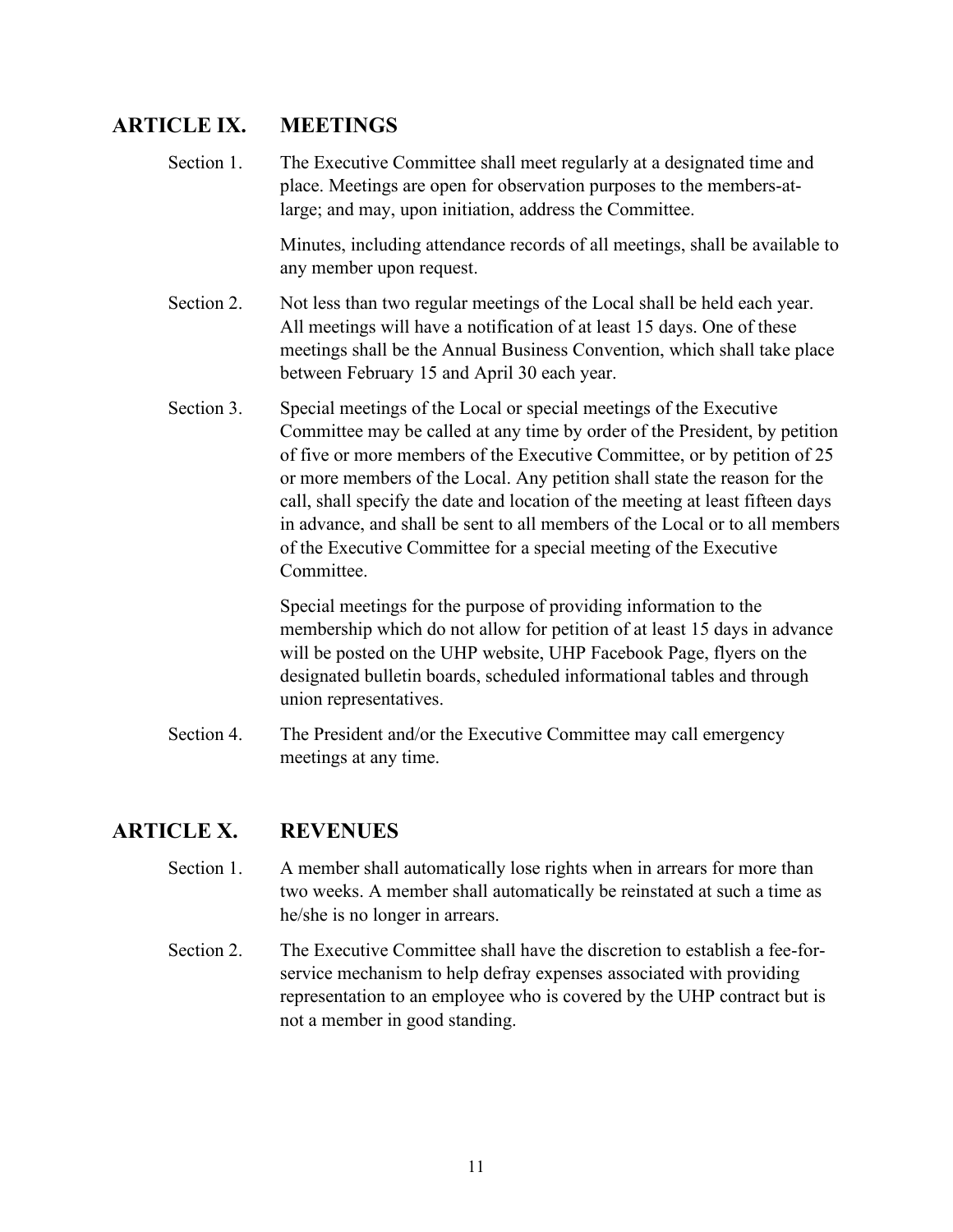#### **ARTICLE XI. AFFILIATION**

This Local shall be affiliated with, and participate actively in:

- 1. The American Federation of Teachers
- 2. The American Federation of Teachers-Connecticut
- 3. The Connecticut State AFL-CIO
- 4. The Greater Hartford Labor Federation
- 5. The Greater Bristol Labor Federation
- 6. The Eastern CT Area Labor Federation

#### **ARTICLE XII. AMENDMENTS**

Section 1. This Constitution may be amended at the Annual Business Convention, or at a Special Meeting called for the purpose of amending the Constitution. Either a vote of 2/3 of the Executive Committee or a petition signed by 150 members in good standing is required to call a Special Meeting. For the Business Convention, or a qualified Special Meeting, notification of the meeting date, time and location and proposed amendment(s) shall be distributed to the membership by the Recording Secretary at least 2 calendar weeks in advance of the scheduled date of the meeting.

> Proposed Constitutional Amendments may be submitted by email, fax, or other digital or electronic means, provided each submission is signed by a member in good standing. In the event of a dispute about the authenticity of a proposed constitutional amendment, the burden of proof shall fall on the member whose signature appears in the submission.

Section 2. A quorum for such a meeting shall consist of 4% of the membership in good standing.

#### **ARTICLE XIII. REMOVAL AND RECALL**

- Section 1. Executive Officers of the Local shall be subject to removal for neglect of duty, malfeasance of office, immoral or unethical conduct or misappropriation of funds by a two-thirds vote by secret ballot of the membership present at a special membership meeting, provided that notice of the proposed removal has been submitted in writing to the Executive Committee or Union Representative Assembly and was generally distributed among the membership at least two weeks prior to the meeting at which the vote for removal is to take place. A quorum for this meeting shall be a simple majority of the membership in good standing.
- Section 2. Removal of an Executive Officer may be initiated by a member in good standing by circulating a petition, which states the alleged offense, among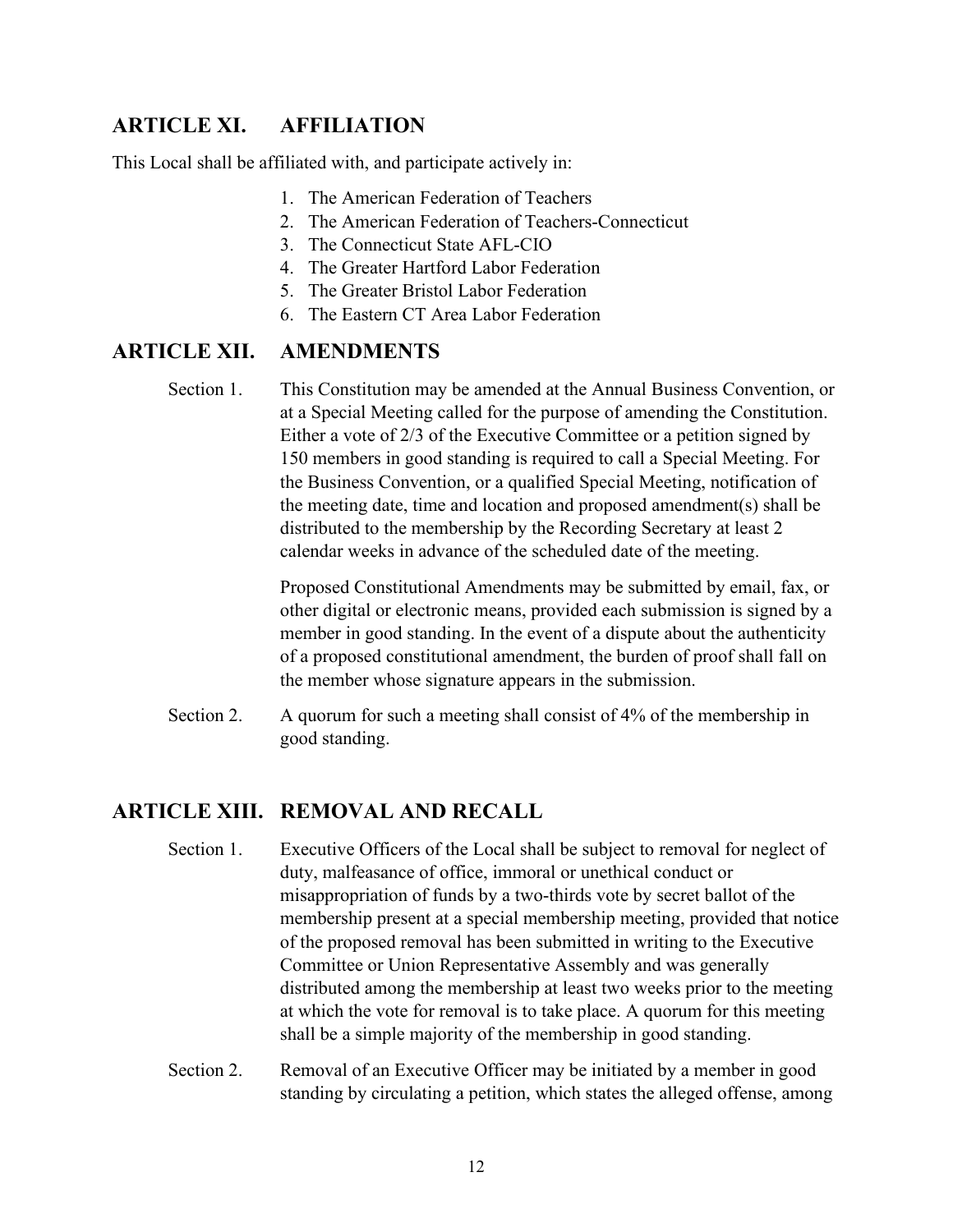the membership and has been signed by at least 20% of the membership in good standing.

Section 3. A committee chairperson shall be subject to removal for neglect of duty, malfeasance of office, immoral or unethical conduct, or misappropriation of funds, by a two-thirds vote by secret ballot of the committee membership present at a special meeting, provided that notice of the proposed removal has been submitted writing to the Executive

> Committee and was generally distributed among the committee membership at least two weeks prior to the meeting at which the vote for removal is to take place. A quorum for this meeting shall be three-quarters of the committee membership.

- Section 4. Removal of a committee chairperson may be initiated by a committee member by circulating a petition, which states the alleged offense, among the committee membership and has been signed by at least 50% of the committee membership.
- Section 5. A Union Representative can be removed by simple majority of people in their area by written petition citing reasons for removal.

#### **ARTICLE XIV. PROCEDURE**

Robert's Rules of Order, Revised, shall govern procedure in all cases to which they are applicable and in which they are consistent with the Constitution of the Local.

#### **ARTICLE XV. AVAILABILITY OF CONSTITUTION**

- Section 1. Three copies of the Constitution, and all future amendments, shall be submitted to the national office of the American Federation of Teachers.
- Section 2. Copies shall be made available to other affiliated organizations upon request.
- Section 3. The current UHP Constitution shall be accessible online via the UHP website. Printed copies shall be made available to members in good standing.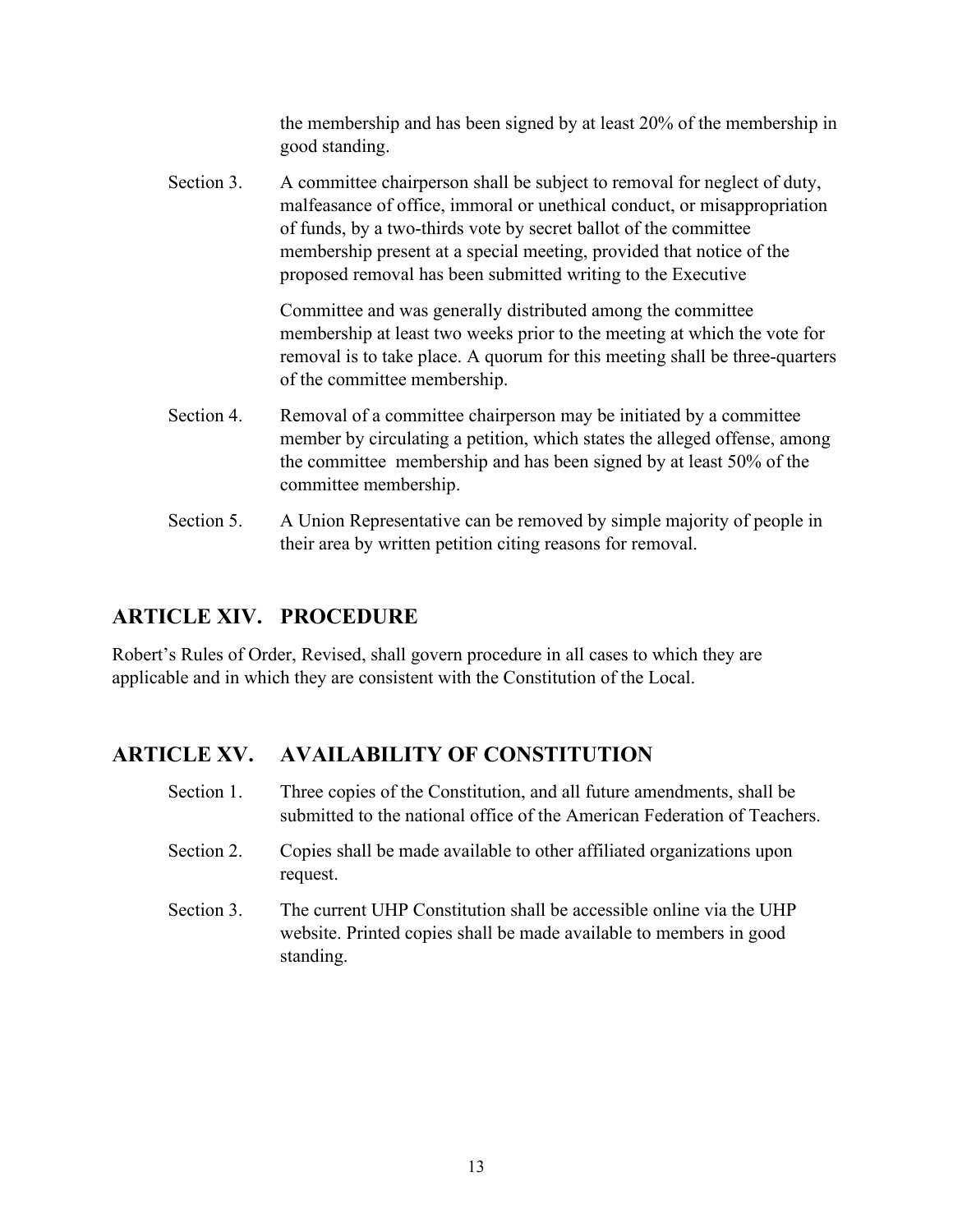#### **ARTICLE XVI. DUES**

- 1. The regular annual dues of UHP Local 3837 shall be 1% of a member's base salary, plus any increase in individual per capita tax to affiliated organizations after July 1, 1983.
- 2. The minimum yearly dues shall not be less than the affiliation dues. Part-time employees shall pay in proportion to their percent employed, based on their employment authorization.
- 3. The maximum yearly dues shall be set at the 1988-89 base salary of \$39,000 and shall be indexed annually according to bargaining unit increases.
- 4. The dues year shall be from July 1 through June 30.

#### **ARTICLE XVII. DELEGATES**

Delegate elections shall take place between February 15 and April 30 in a manner consistent with the process of officer elections as outlined in Article IV, Section 4

- 1. Only members in good standing may be nominated or elected as Delegates to the AFT Convention, AFTCT Convention, Connecticut State AFL-CIO Convention, AFT-CT Delegate Assembly, the Greater Hartford Labor Coalition, the Greater Bristol Labor Federation, and/or Eastern CT Area Labor Federation.
- 2. The Elections Committee shall have the discretion to accept nominations by email, fax or other digital or electronic means. Such parameters shall be clearly stated in the call for nominations.
- 3. Delegates shall be elected by the following procedure:
	- a. Notice of the right to make a nomination shall be given a prominent place in a Local publication and/or bulletin boards.
	- b. All names in nomination shall be submitted to the Elections Committee by February 1.
	- c. Delegate selection will be ranked in order of total votes received.
	- d. The President shall be the Ranking Delegate.
	- e. After the election of delegates, the Executive Committee shall have the right to appoint delegates from among the members in good standing to fill any remaining vacancies.